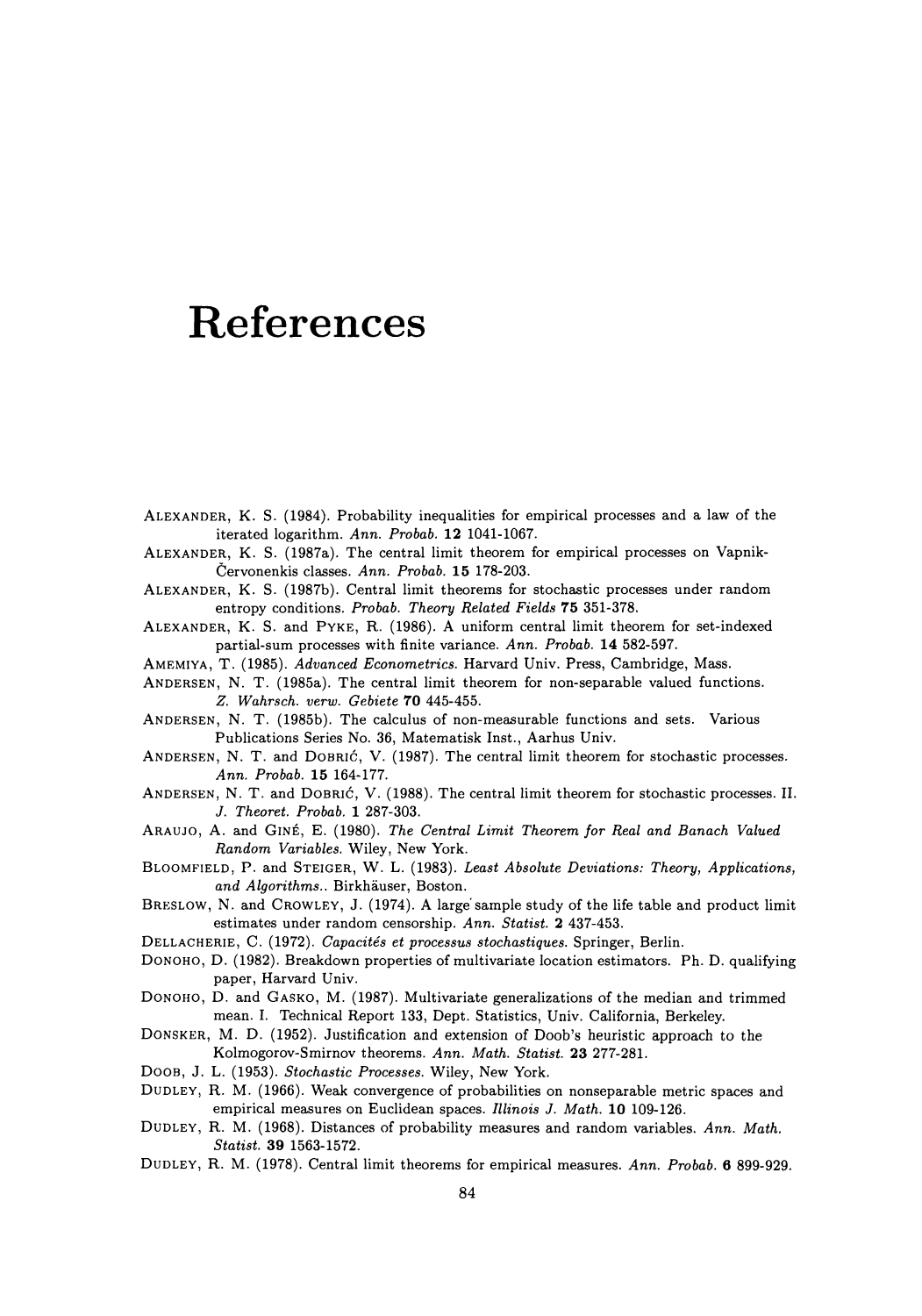## REFERENCES 85

- DUDLEY, R. M. (1981). Donsker classes offunctions. In *Statistics and Related Topics* (M. Csorgo, D. A. Dawson, J. N. K. Rao and A. K. Md. E. Saleh, eds.) 341-352. North-Holland, Amsterdam.
- DUDLEY, R. M. (1984). A course on empirical processes. *Ecole d'Ete de Probabilites de Saint-Flour, XII-1982. Lecture Notes in Math.* **1097** 1-142. Springer, New York.
- DUDLEY, R. M. (1985). An extended Wichura theorem, definitions of Donsker classes, and weighted empirical distributions. *Probability in Banach Spaces V. Lecture Notes in Math.* **1153** 141-178. Springer, New York.
- DUDLEY, R. M. (1987). Universal Donsker classes and metric entropy. *Ann. Probab.* 15 1306-1326.
- DUDLEY, R. M. (1989). *Real Analysis and Probability.* Wadsworth, Belmont, Calif.
- GAENSSLER, P. and SCHLUMPRECHT, TH. (1988). Maximal inequalities for stochastic processes which are given as sums of independent processes indexed by pseudo-metric parameter spaces (with applications to empirical processes). Preprint No. 44, Mathematics Inst., Univ. Munich.
- GILL, R., VARDI, Y. and WELLNER, J. (1988). Large sample theory of empirical distributions in biased sampling models. *Ann. Statist.* **16** 1069-1112.
- GINE, E. and ZINN, J. (1984). Some limit theorems for empirical processes. *Ann. Probab.* 12 929-989.
- HOF'F'MANN-J0RGENSEN, J. (1984). *Stochastic Processes on Polish Spaces.* Unpublished manuscript.
- HUBER, P. J. (1967). The behaviour of maximum likelihood estimates under nonstandard conditions. *Proc. Fifth Berkeley Symp. Math. Statist. Probab.* 1 221-233. Univ. California Press.
- JAIN, N. C. and MARCUS, M. B. (1978). Continuity of sub-Gaussian processes. In *Probability in Banach Spaces* (J. Kuelbs, ed.). *Advances in Probability* **4** 81-196. Dekker, New York.
- KIM, J. and POLLARD, D. (1990). Cube root asymptotics. *Ann. Statist.* **18** 191-219.
- LEDOUX, M. and TALAGRAND, M. (1989). Comparison theorems, random geometry and some limit theorems for empirical processes. *Ann. Probab.* **17** 596-631.
- LEDOUX, M. and TALAGRAND, M. (1990). *Isoperimetry and Processes in Probability in Banach Spaces.* To appear.
- LOÈVE, M. (1977). *Probability Theory, 4th ed.* Springer, New York.
- MASSART, P. (1986). Rates of convergence in the central limit theorem for empirical processes. *Ann. Inst. H. Poincare Probab. Statist.* **22** 381-423.
- MEIER, P. (1975). Estimation of a distribution function from incomplete observations. In *Perspectives in Statistics* (J. Gani, ed.) 67-87. Academic, London.
- NOLAN, D. (1989a). Asymptotics for multivariate trimming. Technical Report 151, Dept. Statistics, Univ. California, Berkeley.
- NOLAN, D. (1989b). On min-max majority and deepest points. Technical Report 149, Dept. Statistics, Univ. California, Berkeley.
- NOLAN, D. and POLLARD, D. (1987). U-processes: rates of convergence. *Ann. Statist.* 15 780-799.
- NOLAN, D. and POLLARD, D. (1988). Functional limit theorems for U-processes. *Ann. Probab.*  **16** 1291-1298.
- OSSIANDER, M. (1987). A central limit theorem under metric entropy with L2 bracketing. *Ann. Probab.* **15** 897-919.
- PISIER, G. (1983). Some applications of the metric entropy condition to harmonic analysis. *Banach Spaces, Harmonic Analysis, and Probability Theory. Lecture Notes in Math.*  **995** 123-154. Springer, New York.
- POLLARD, D. (1982). A central limit theorem for empirical processes. J. *Austral. Math. Soc. Ser. A* 33 235-248.
- POLLARD, D. (1984). *Convergence of Stochastic Processes.* Springer, New York.
- POLLARD, D. (1989). Asymptotics via empirical processes (with discussion). *Statist. Sci.* 4 341-366.
- POLLARD, D. (1990). Asymptotics for least absolute deviation regression estimators. *Econometric Theory.* To appear.